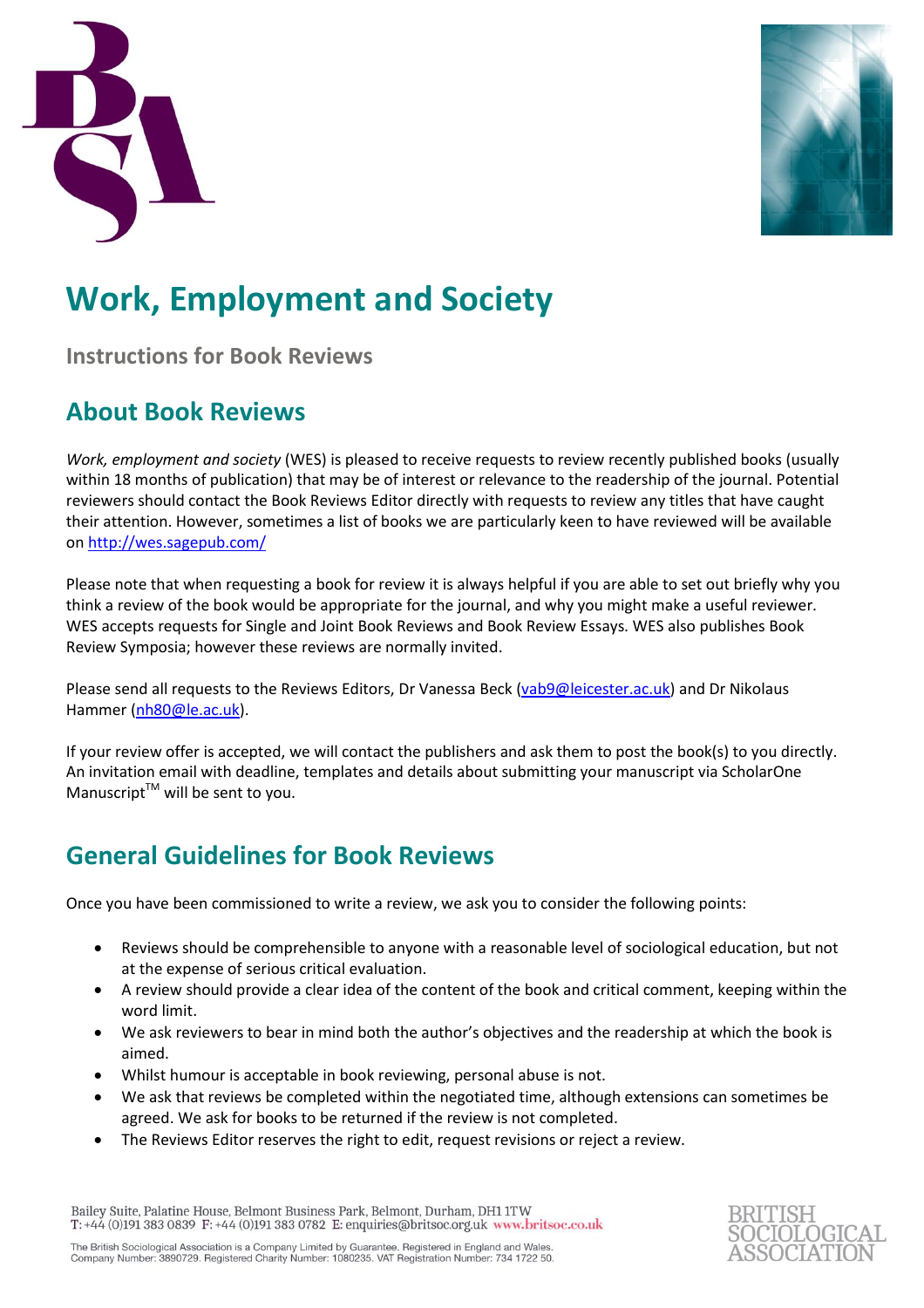



 We ask all reviewers to take account of the BSA guidelines on the use of disablist, sexist and racist language (see **www.britsoc.co.uk/equality/**).

#### **Notes on Joint Reviews & Review Essays**

Joint book reviews and review essays are a more substantial review of two books or several books taken together to provide an overview and evaluation of a topic or theme of work and employment. They are a great service to *Work, Employment and Society* (WES) readership and we particularly welcome requests to take on a joint book review or review essay. For review essays, there is no restriction on the number of books that can be reviewed, though the usual number is three. When writing a joint book review or a review essay, please consider all of the following:

- Provide reasonable coverage of **all books** to be included in the review.
- Feel free to develop your own perspective on the issues raised in the literature.
- Give review essays a title.

#### **Notes on Symposia**

- A Symposium is a review of a single book by several reviewers. It may also include a response to the critiques/comments of the reviewers by the author of the book.
- Review Symposia contributions are normally invited/commissioned by the WES Editor.
- When writing a Review Symposium, please treat it as a single book review.

### **Word limits and timeframe**

|           | • Single Book Reviews                | 800 words      | 2 months |
|-----------|--------------------------------------|----------------|----------|
|           | • Joint Reviews                      | 1500 words     | 3 months |
|           | • Review Essays                      | 3000 words     | 4 months |
| $\bullet$ | <b>Review Symposium Contribution</b> | 800-1000 words | 2 months |

All deadlines date from receipt of the book(s). We are happy to renegotiate the deadline if the books' arrival is delayed.

### **Style Conventions**

- Reviews should be typed in a word processing package with double-spacing.
- References should follow the WES house style, which is based on Harvard style.
- Quotations in the text should be enclosed in single quotation marks (double within). Please ensure you provide details of the page number/s. Large quotations (40 words or more should be set out as extracts.

Bailey Suite, Palatine House, Belmont Business Park, Belmont, Durham, DH1 1TW T:  $+44$  (0)191 383 0839 F:  $+44$  (0)191 383 0782 E: enquiries@britsoc.org.uk www.britsoc.co.uk



The British Sociological Association is a Company Limited by Guarantee. Registered in England and Wales.<br>Company Number: 3890729. Registered Charity Number: 1080235. VAT Registration Number: 734 1722 50.